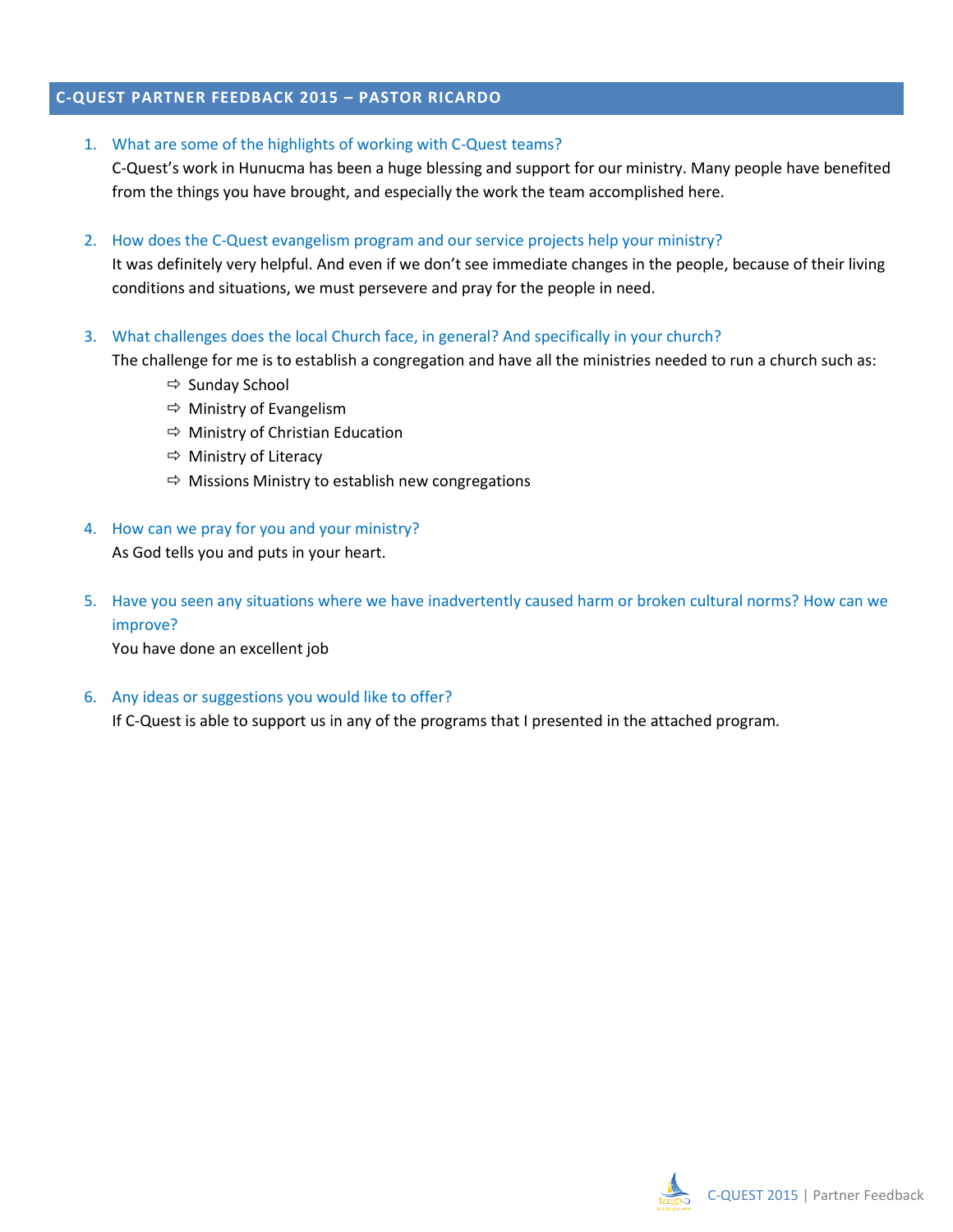### **HUMUCMA PROJECTS- HUNUCMÁ, YUCATAN, MEXICO**

#### **CENTRO FAMILIAR CRISTIANO FILADELFIA (PHILADELPHIA CHRISTIAN FAMILY CENTRE)**

#### **PROJECT OVERVIEW**

God bless you brother Gary. I really appreciate the interest you've shown in supporting the church in Hunucma. The truth is, I am not seeing the progress that I had hoped to see; however, we are progressing little-by-little.

Hunucma is different than Mérida. It is a place of great idolatry, alcoholism, and poverty. The people in Hunucma have been the subject of abuse, and therefore are suspicious of me when I come and share the Gospel of Jesus Christ. Plus they are deeply rooted in their customs and traditions. This is a great challenge for the Church to help them see that following Christ requires a change from those deeply-rooted customs. For now they believe that changing religion is enough, but it is not.

We must be patient and trust that what we are doing to help these people is for the Lord. I have always worked with low-income and illiterate families, and it has been a challenge for me. But I will keep serving these noble and humble people, until God leads elsewhere.

### **My current occupation in Hunucma is to provide teachings on the following:**

- **a) Doctrine of Water Baptism**
- **b) Doctrine of Biblical Stewardship**
- **c) Children's Ministry (We need teachers)**
- **d) Doctrine of Prayer**
- **e) Doctrine of Praise and Worship**

**As well, to provide visitation and social services in the community**. Hunucma is a very poor area where the majority of men and women are illiterate, and most of the men struggle with alcoholism. However, I have found that the people in the community attend more enthusiastically when food and clothing are distributed.

## **To help the people of Hunucma have a better life, I would like to**

**a) Start a social assistance program:** Serving dinner every Saturday after the service, then organizing healthy activities such as volleyball, kids' games, watching movies, or various other activities for those who live close by and who have come out when your teams are here. For this project, I will be looking for sponsors who would like to provide a meal (dinner) once a month.

We have been trying to get support from the Secretary of Social Development, because Hunucma is in economic crisis, with high unemployment and many who are handicapped, sick, or alcoholics – with children who do not attend school, and whose parents do not earn enough money to give them adequate food. There is so much poverty, and the living conditions are far below standard.

- **b) Provide help with groceries (fruits and vegetables) to poor people in the area.**
- **c) Offer a sporting events program for healthy living for adolescents and young people.** In order to start this project we need various sports equipment like baseballs, bats, and other equipment. There are many adult men here who are alcoholics, but used to play baseball. When they see us playing baseball with the kids, they